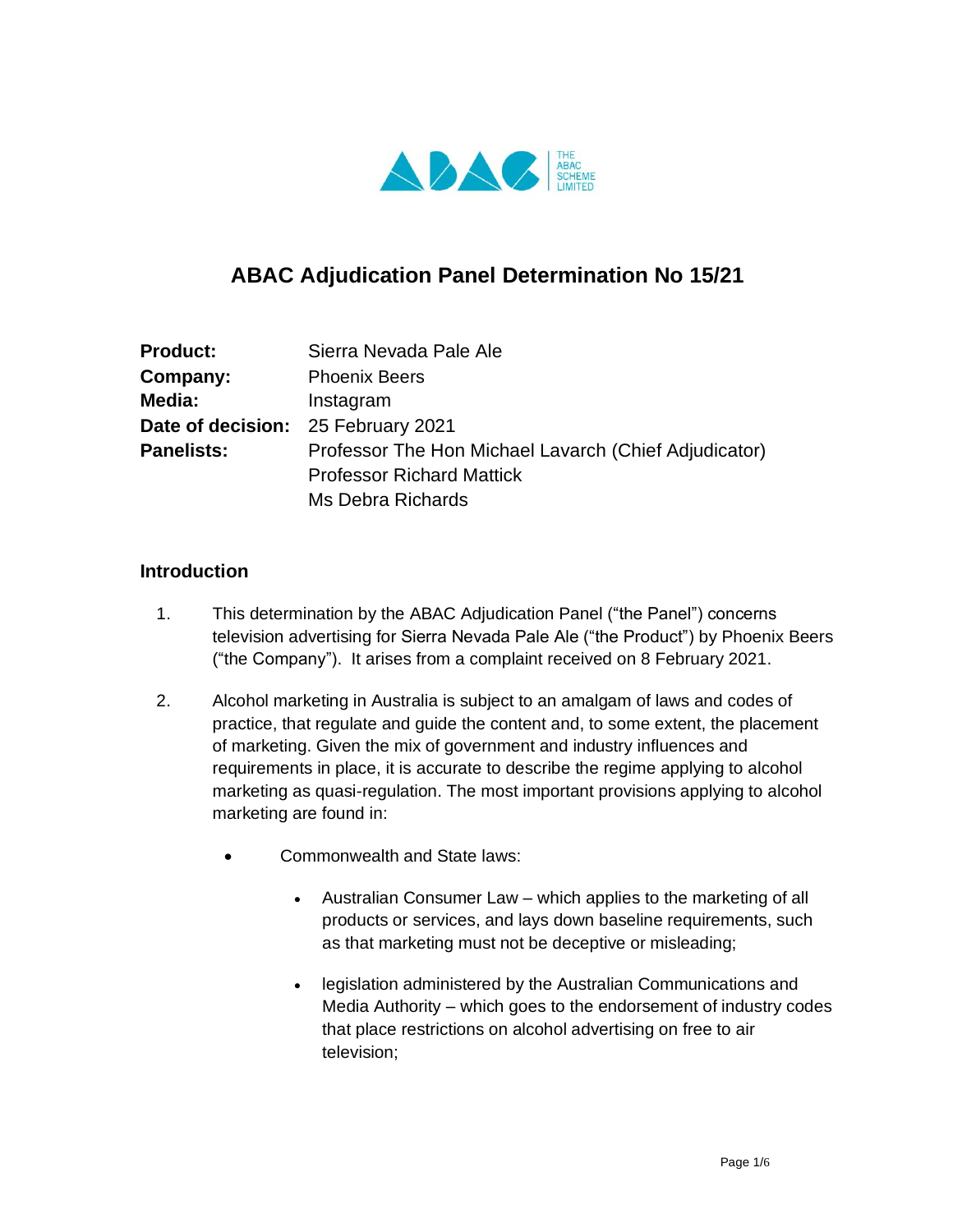- State liquor licensing laws which regulate retail and wholesale sale of alcohol, and contain some provisions dealing with alcohol marketing;
- Industry codes of practice:
	- AANA Code of Ethics which provides a generic code of good marketing practice for most products and services, including alcohol;
	- ABAC Responsible Alcohol Marketing Code ("ABAC Code") which is an alcohol specific code of good marketing practice;
	- certain broadcast codes, notably the Commercial Television Industry Code of Practice – which restricts when advertisements for alcohol beverages may be broadcast;
	- Outdoor Media Association Code of Ethics and Policies which place restrictions on the location of alcohol advertisements on outdoor sites such as billboards.
- 3. The codes go either to the issue of the placement of alcohol marketing, the content of alcohol marketing or deal with both matters. The ABAC deals with both the placement of marketing i.e. where the marketing was located or the medium by which it was accessed and the content of the marketing irrespective of where the marketing was placed. The ABAC scheme requires alcohol beverage marketers to comply with placement requirements in other codes as well as meeting the standards contained in the ABAC.
- 4. For ease of public access, Ad Standards provides a common entry point for alcohol marketing complaints. Upon a complaint being received by the Ad Standards, a copy of the complaint is supplied to the Chief Adjudicator of the ABAC.
- 5. The complaint is independently assessed by the Chief Adjudicator and Ad Standards and streamed into the complaint process that matches the nature of the issues raised in the complaint. On some occasions, a single complaint may lead to decisions by both the Ad Standards Community Panel under the AANA Code of Ethics and the ABAC Panel under the ABAC if issues under both Codes are raised.
- 6. The complaint raises concerns under the ABAC Code and accordingly is within the Panel's jurisdiction.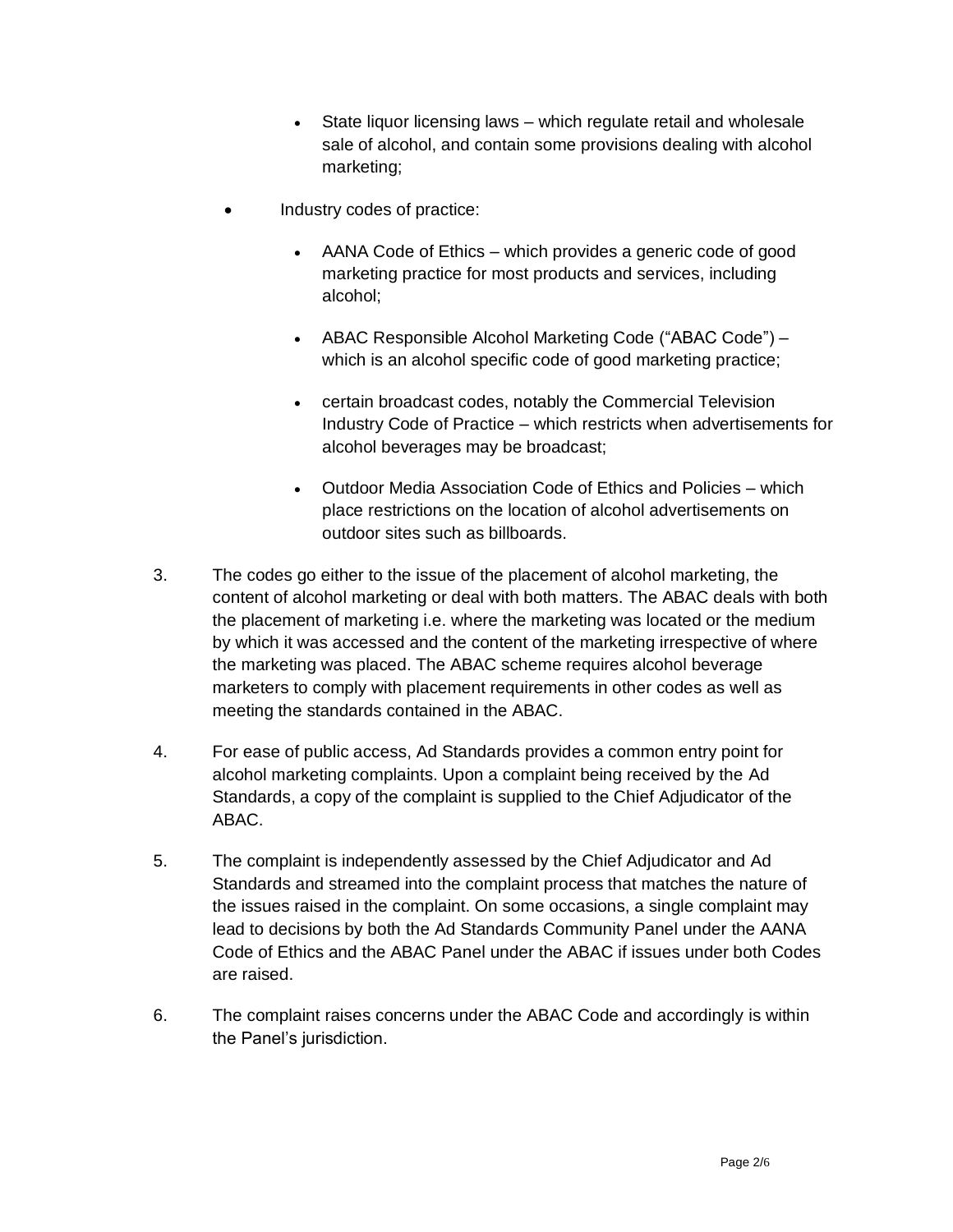## **The Complaint Timeline**

- 7. The complaint was received on 8 February 2021.
- 8. The Panel endeavours to determine complaints within 30 business days of receipt of the complaint, but this timeline depends on the timely receipt of materials and advice and the availability of Panel members to convene and decide the issue. The complaint was completed in this timeframe.

#### **Pre-vetting Clearance**

9. The quasi-regulatory system for alcohol beverage marketing features independent examination of most proposed alcohol beverage marketing communications against the ABAC prior to publication or broadcast. Pre-vetting approval was not obtained for the advertising.

#### **The Marketing**

10. The marketing referred to in the complaint is a television commercial as described below:

The commercial is set in an outdoor, natural environment, birds are tweeting and it is very peaceful. It opens with footage of a person's legs running past camping or hiking bags, one of which contains two cans of unopened Sierra Nevada Pale Ale. An unopened box of Sierra Nevada product can also be seen amongst the bags.



The person then jumps into a lake, where two other people are already swimming.

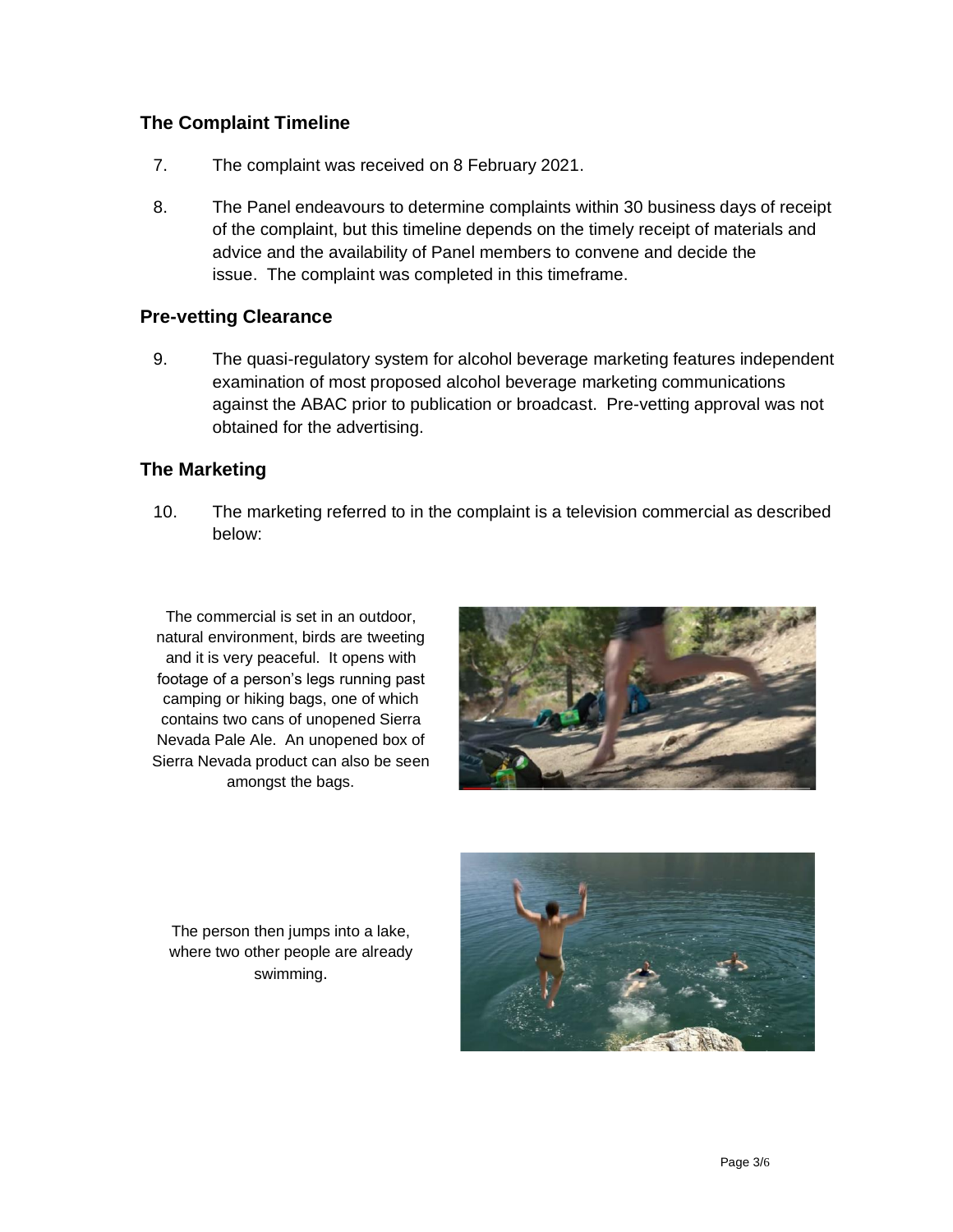The words "Pool Party" are then superimposed on the scene.



The commercial closes with a shot of a can Sierra Nevada Pale Ale, with mountains, pine trees and a lake in the background, and the words "Sierra Nevada Enjoy Outdoors" superimposed.



# **The Complaint**

11. The complainant is concerned about the advertising as:

*Drinking alcohol whilst swimming is known to increase the risk of drowning. The ad promotes risk taking behaviour whilst drinking - jumping off a small cliff into a waterhole and swimming.* 

#### **The ABAC Code**

- 12. Part 3 of the ABAC Code provides that a Marketing Communication must NOT:
	- (d) show the consumption of an Alcohol Beverage before or during any activity that, for safety reasons, requires a high degree of alertness or physical co-ordination, such as the control of a motor vehicle, boat or machinery or swimming.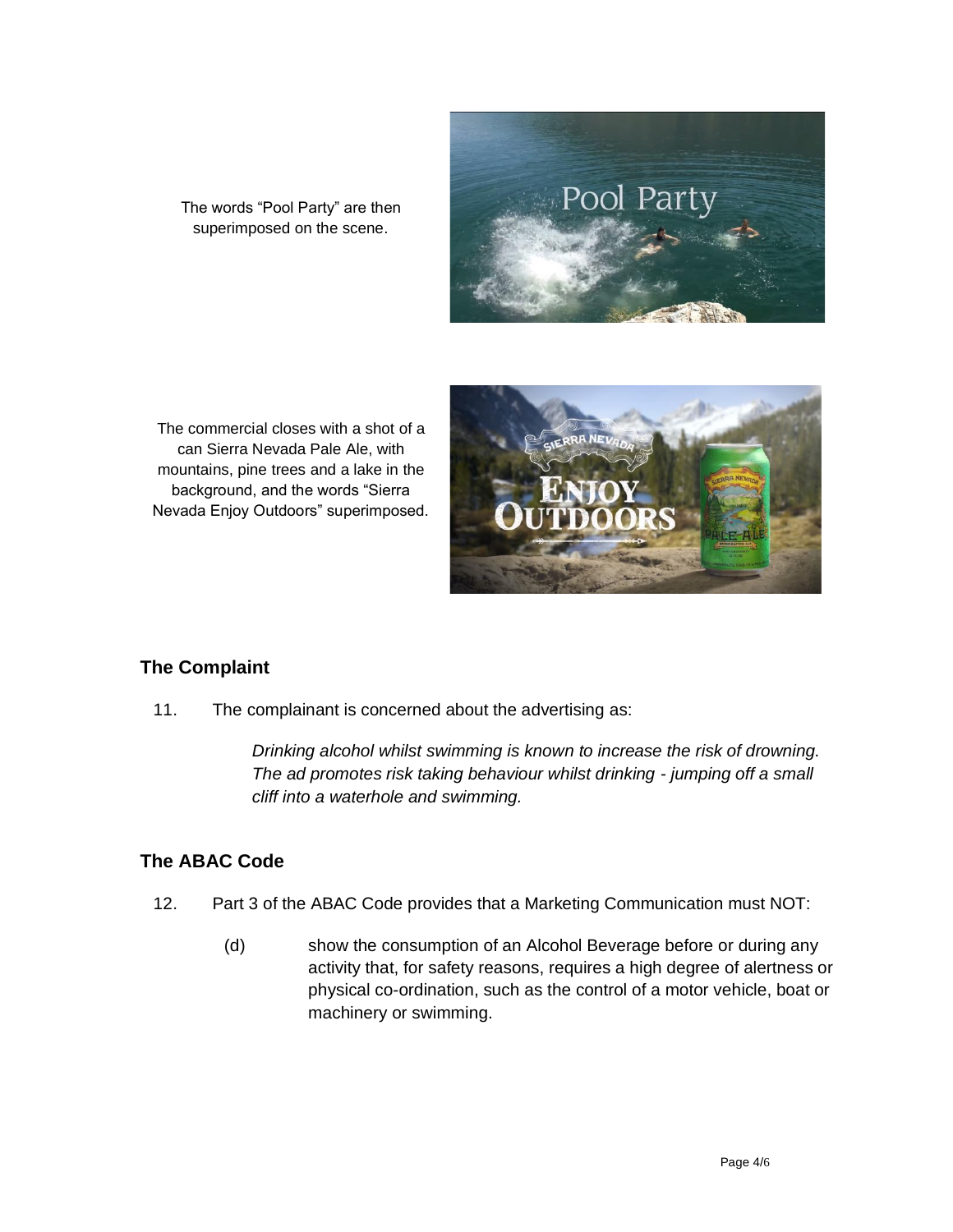# **The Company's Response**

- 13. The Company responded to the complaint on 8 February 2021. Its principal comments were:
	- The ad does not encourage drinking and swimming. No cans are depicted as opened and none are seen held by the participants in the water.
	- These advertisements are a play on words of modern social activities (in this case "Pool Party") that aim to encourage people to get outdoors and enjoy the natural wonders the world has to offer. This can also be seen in other ads for Sierra Nevada Pale Ale, one of which shows two people in a double canoe with the words "Ride Share" superimposed, and another of which shows an angler releasing his catch, with the words "Throwback Thursday" superimposed.

## **The Panel's View**

- 14. Phoenix Beers is a Western Australian based importer and distributor of craft beers. One product in the Company's range is a pale ale from the American brewer Sierra Nevada. This determination concerns an advertisement for Sierra Nevada Pale Ale which was seen by the complainant during a broadcast of an AFLW game on subscription television.
- 15. The advertisement is set in a beautiful outdoor area and shows some product in a camp site as a man jumps from a rise into a lake to join two other people who are already in the water. The complainant believes the ad is highly irresponsible as it promotes drinking with risk taking behaviour. It is noted alcohol use and swimming increases the risk of drowning. Part 3 (d) of the ABAC provides that a television ad must not show the consumption of alcohol before or during any activity that for safety reasons requires a high degree of alertness or physical co-ordination. Jumping into a waterhole or lake would clearly be an activity which requires alertness and physical co-ordination to performed with relative safety.
- 16. The issue then is whether the ad shows or directly implies the consumption of alcohol before the man jumps into the water to join his companions. The Company contends the ad does not do this. It is argued that no cans of the product are shown as opened and the term 'pool party' used in the ad is a play on modern social activities that aim to encourage people to enjoy natural wonders.
- 17. Assessment of the consistency of an ad with an ABAC standard is from the standpoint of the probable understanding of the ad by a reasonable person. This means the values, opinions, and life experiences held commonly by most people in the community is the benchmark. If an ad can be interpreted in several ways, it